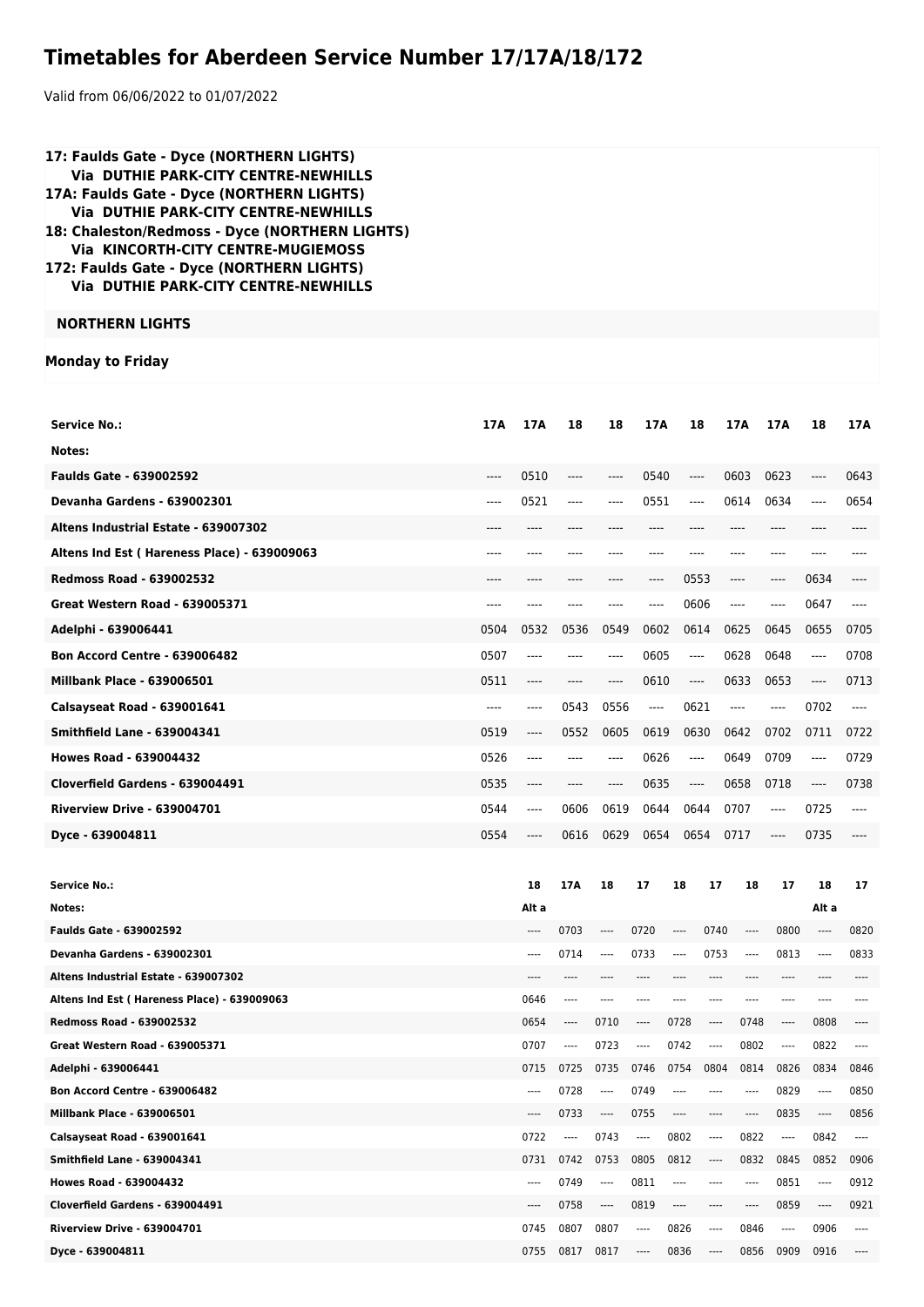**Alt a** This Journey returns to town via Hareness Pl, Hareness Rd, Blackness Rd, Souterhead Rd, Wellington Rd, West Tullos Rd, Redmoss Rd, Abbootswell Cres then normal route

| Service No.:                                | 18   | 17                      | 18                            | 17                                                   | 18                            | 17                            | 18      | 17       | 18       | 17                                       |
|---------------------------------------------|------|-------------------------|-------------------------------|------------------------------------------------------|-------------------------------|-------------------------------|---------|----------|----------|------------------------------------------|
| Notes:                                      |      |                         |                               |                                                      |                               |                               |         |          |          |                                          |
| <b>Faulds Gate - 639002592</b>              | ---- | 0838                    | $-----$                       | 0857                                                 | ----                          | 0917                          | ----    | 0937     | $---$    | 0957                                     |
| Devanha Gardens - 639002301                 | ---- | 0851                    | $---$                         | 0909                                                 | $---$                         | 0929                          | $---$   | 0949     | $---$    | 1009                                     |
| Altens Industrial Estate - 639007302        | ---- | ----                    | ----                          | ----                                                 | ----                          | $---$                         | $---$   | ----     | $---$    | ----                                     |
| Altens Ind Est (Hareness Place) - 639009063 | ---- | ----                    | 0839                          | ----                                                 | ----                          | $---$                         | ----    | ----     | ----     |                                          |
| <b>Redmoss Road - 639002532</b>             | 0828 | ----                    | 0848                          | ----                                                 | 0907                          | $\hspace{1.5cm} \textbf{---}$ | 0927    | ----     | 0947     | ----                                     |
| <b>Great Western Road - 639005371</b>       | 0842 | ----                    | 0902                          | ----                                                 | 0920                          | $\cdots$                      | 0940    | ----     | 1000     | ----                                     |
| Adelphi - 639006441                         | 0854 | 0904                    | 0910                          | 0920                                                 | 0930                          | 0940                          | 0950    | 1000     | 1010     | 1020                                     |
| <b>Bon Accord Centre - 639006482</b>        | ---- | 0908                    | $---$                         | 0924                                                 | $-----$                       | 0944                          | ----    | 1004     | $\cdots$ | 1024                                     |
| <b>Millbank Place - 639006501</b>           | ---- | 0914                    | $-----$                       | 0930                                                 | ----                          | 0950                          | ----    | 1010     | $---$    | 1030                                     |
| Calsayseat Road - 639001641                 | 0902 | $---$                   | 0918                          | ----                                                 | 0938                          | $\cdots$                      | 0958    | ----     | 1018     | ----                                     |
| <b>Smithfield Lane - 639004341</b>          | 0912 | 0924                    | 0928                          | 0940                                                 | 0948                          | 1000                          | 1008    | 1020     | 1028     | 1040                                     |
| <b>Howes Road - 639004432</b>               | ---- | 0930                    | $---$                         | 0946                                                 | $-----$                       | 1006                          | ----    | 1026     | $\cdots$ | 1046                                     |
| Cloverfield Gardens - 639004491             | ---- | 0939                    | $-----$                       | 0955                                                 | $\hspace{1.5cm} \textbf{---}$ | 1015                          | ----    | 1035     | $-----$  | 1055                                     |
| <b>Riverview Drive - 639004701</b>          | 0926 | ----                    | 0942                          | ----                                                 | 1002                          | ----                          | 1022    | ----     | 1042     | ----                                     |
| Dyce - 639004811                            | 0936 | 0949                    | 0952                          | ----                                                 | 1012                          | $\hspace{1.5cm} \textbf{---}$ | 1032    | 1045     | 1052     | ----                                     |
|                                             |      |                         |                               |                                                      |                               |                               |         |          |          |                                          |
|                                             |      |                         |                               |                                                      |                               |                               |         |          |          |                                          |
| <b>Service No.:</b>                         | 18   | 17                      | 18                            | 17                                                   | 18                            | 17                            | 18      | 17       | 18       | 17                                       |
| Notes:                                      |      |                         |                               |                                                      |                               |                               |         |          |          |                                          |
| <b>Faulds Gate - 639002592</b>              | ---- | 1017                    | ----                          | 1037                                                 | ----                          | 1057                          | ----    | 1117     | ----     | 1137                                     |
| <b>Devanha Gardens - 639002301</b>          | ---- | 1029                    | ----                          | 1049                                                 | ----                          | 1109                          | $-----$ | 1129     | ----     | 1149                                     |
| Altens Industrial Estate - 639007302        | ---- |                         |                               |                                                      |                               | ----                          | ----    | ----     |          |                                          |
| Altens Ind Est (Hareness Place) - 639009063 | ---- |                         |                               |                                                      |                               |                               |         |          |          |                                          |
| <b>Redmoss Road - 639002532</b>             | 1007 | ----                    | 1027                          | ----                                                 | 1047                          | $-----$                       | 1107    | ----     | 1127     |                                          |
| Great Western Road - 639005371              | 1020 | ----                    | 1040                          | ----                                                 | 1100                          | ----                          | 1120    | ----     | 1140     |                                          |
| Adelphi - 639006441                         | 1030 | 1040                    | 1050                          | 1100                                                 | 1110                          | 1120                          | 1130    | 1140     | 1150     | 1200                                     |
| <b>Bon Accord Centre - 639006482</b>        | ---- | 1044                    | ----                          | 1104                                                 | $\overline{\phantom{a}}$      | 1124                          | ----    | 1144     | $\cdots$ | 1204                                     |
| <b>Millbank Place - 639006501</b>           | ---- | 1050                    | $\hspace{1.5cm} \textbf{---}$ | 1110                                                 | $\overline{\phantom{a}}$      | 1130                          | ----    | 1150     | ----     | 1210                                     |
| Calsayseat Road - 639001641                 | 1038 | $\hspace{0.05cm}\ldots$ | 1058                          | $\hspace{0.05cm}\rule{0.7pt}{0.1ex}\hspace{0.025cm}$ | 1118                          | $\cdots$                      | 1138    | $\cdots$ | 1158     | $\overline{\phantom{a}}$                 |
| <b>Smithfield Lane - 639004341</b>          | 1048 | 1100                    | 1108                          | 1120                                                 | 1128                          | 1140                          | 1148    | 1200     | 1208     | 1221                                     |
| Howes Road - 639004432                      | ---- | 1106                    | ----                          | 1126                                                 | $\overline{\phantom{a}}$      | 1146                          | ----    | 1206     | $\cdots$ | 1227                                     |
| Cloverfield Gardens - 639004491             | ---- | 1115                    | ----                          | 1135                                                 | ----                          | 1155                          | ----    | 1215     | ----     | 1236                                     |
| Riverview Drive - 639004701                 | 1102 | ----                    | 1122                          | $\overline{\phantom{a}}$                             | 1142                          | $\overline{\phantom{a}}$      | 1202    | ----     | 1222     | $\hspace{0.05cm} \ldots \hspace{0.05cm}$ |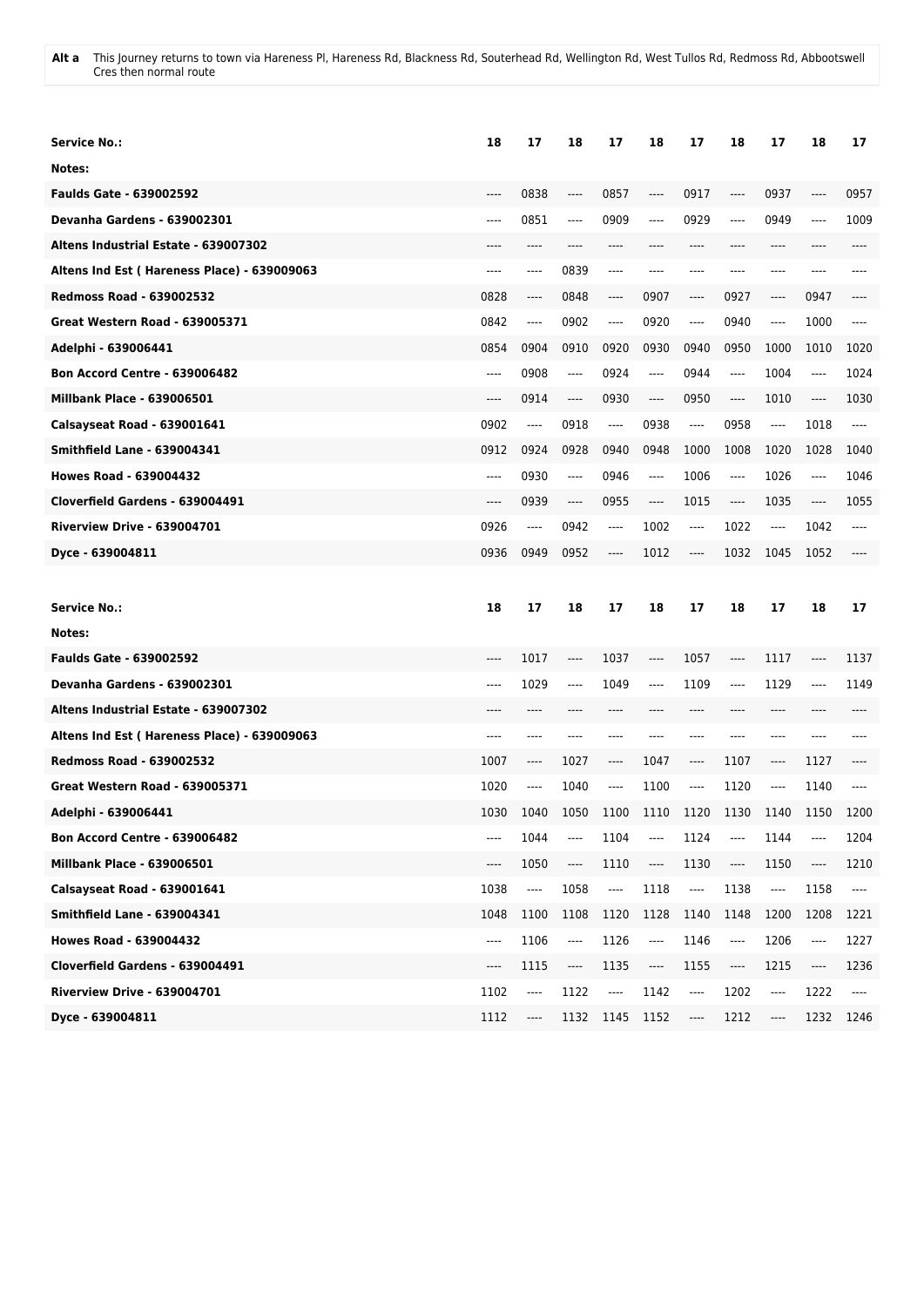| <b>Service No.:</b>                         | 18    | 17       | 18                            | 17       | 18                                                          | 17                            | 18   | 17                              | 18       | 17       |
|---------------------------------------------|-------|----------|-------------------------------|----------|-------------------------------------------------------------|-------------------------------|------|---------------------------------|----------|----------|
| Notes:                                      |       |          |                               |          |                                                             |                               |      |                                 |          |          |
| <b>Faulds Gate - 639002592</b>              | ----  | 1157     | $---$                         | 1217     | ----                                                        | 1237                          | ---- | 1257                            | ----     | 1317     |
| Devanha Gardens - 639002301                 | ----  | 1209     | $---$                         | 1229     | ----                                                        | 1249                          | ---- | 1309                            | ----     | 1329     |
| Altens Industrial Estate - 639007302        | $---$ | ----     | ----                          | ----     |                                                             | ----                          | ---- | ----                            | ----     | ----     |
| Altens Ind Est (Hareness Place) - 639009063 | ----  | ----     |                               | ----     |                                                             |                               |      | ----                            |          |          |
| <b>Redmoss Road - 639002532</b>             | 1147  | ----     | 1207                          | ----     | 1227                                                        | $-----$                       | 1247 | ----                            | 1307     |          |
| <b>Great Western Road - 639005371</b>       | 1200  | $\cdots$ | 1220                          | $\cdots$ | 1240                                                        | $---$                         | 1300 | ----                            | 1320     | $---$    |
| Adelphi - 639006441                         | 1210  | 1220     | 1230                          | 1240     | 1250                                                        | 1300                          | 1310 | 1320                            | 1330     | 1340     |
| <b>Bon Accord Centre - 639006482</b>        | ----  | 1224     | $---$                         | 1244     | $\cdots$                                                    | 1304                          | ---- | 1324                            | ----     | 1344     |
| <b>Millbank Place - 639006501</b>           | $---$ | 1230     | $\hspace{1.5cm} \textbf{---}$ | 1250     | ----                                                        | 1310                          | ---- | 1330                            | $\cdots$ | 1350     |
| Calsayseat Road - 639001641                 | 1218  | ----     | 1238                          | ----     | 1258                                                        | ----                          | 1318 | $\hspace{0.015cm} \textbf{---}$ | 1338     | ----     |
| <b>Smithfield Lane - 639004341</b>          | 1228  | 1240     | 1248                          | 1300     | 1308                                                        | 1321                          | 1328 | 1340                            | 1348     | 1400     |
| <b>Howes Road - 639004432</b>               | ----  | 1246     | $---$                         | 1306     | $\hspace{1.5cm} \textbf{---}$                               | 1327                          | ---- | 1347                            | ----     | 1407     |
| Cloverfield Gardens - 639004491             | ----  | 1255     | ----                          | 1315     | ----                                                        | 1336                          | ---- | 1356                            | ----     | 1416     |
| <b>Riverview Drive - 639004701</b>          | 1242  | ----     | 1302                          | ----     | 1322                                                        | $\hspace{1.5cm} \textbf{---}$ | 1342 | ----                            | 1402     | $-----$  |
| Dyce - 639004811                            | 1252  | ----     | 1312                          | ----     | 1332                                                        | 1346                          | 1352 | ----                            | 1412     |          |
|                                             |       |          |                               |          |                                                             |                               |      |                                 |          |          |
|                                             |       |          |                               |          |                                                             |                               |      |                                 |          |          |
| <b>Service No.:</b>                         | 18    | 17       | 18                            | 17       | 18                                                          | 17                            | 18   | 17                              | 18       | 17       |
| Notes:                                      |       |          |                               |          |                                                             |                               |      |                                 |          |          |
| <b>Faulds Gate - 639002592</b>              | ----  | 1337     | ----                          | 1357     | ----                                                        | 1417                          | ---- | 1438                            | ----     | 1458     |
| <b>Devanha Gardens - 639002301</b>          | ----  | 1349     | $\hspace{1.5cm} \textbf{---}$ | 1409     | ----                                                        | 1429                          | ---- | 1450                            | ----     | 1510     |
| Altens Industrial Estate - 639007302        | ----  | ----     |                               | ----     |                                                             | ----                          | ---- | ----                            |          |          |
| Altens Ind Est (Hareness Place) - 639009063 | ----  | ----     |                               | ----     |                                                             | $-- - -$                      | ---- | ----                            |          |          |
| <b>Redmoss Road - 639002532</b>             | 1327  | ----     | 1347                          | ----     | 1407                                                        | $---$                         | 1427 | ----                            | 1448     |          |
| <b>Great Western Road - 639005371</b>       | 1340  | ----     | 1400                          | ----     | 1420                                                        | $---$                         | 1440 | ----                            | 1501     | ----     |
| Adelphi - 639006441                         | 1350  | 1400     | 1410                          | 1420     | 1430                                                        | 1440                          | 1450 | 1501                            | 1512     | 1523     |
| <b>Bon Accord Centre - 639006482</b>        |       | 1404     | $---$                         | 1424     |                                                             | 1444                          | ---- | 1505                            |          | 1527     |
| Millbank Place - 639006501                  | ----  | 1410     | $\hspace{1.5cm} \textbf{---}$ | 1431     | ----                                                        | 1451                          | ---- | 1511                            | ----     | 1534     |
| Calsayseat Road - 639001641                 | 1358  | ----     | 1418                          | ----     | 1438                                                        | ----                          | 1458 | ----                            | 1520     | $\cdots$ |
| <b>Smithfield Lane - 639004341</b>          | 1408  | 1421     | 1428                          | 1442     | 1448                                                        | 1502                          | 1508 | 1522                            | 1530     | 1545     |
| <b>Howes Road - 639004432</b>               | ----  | 1428     | ----                          | 1449     | $\hspace{0.05cm}\rule{0.7pt}{0.1ex}\hspace{0.025cm}$        | 1509                          | ---- | 1529                            | ----     | 1552     |
| Cloverfield Gardens - 639004491             | ----  | 1437     | ----                          | 1458     | $\hspace{0.05cm}\ldots\hspace{0.05cm}\ldots\hspace{0.05cm}$ | 1518                          | ---- | 1538                            | ----     | 1601     |
| <b>Riverview Drive - 639004701</b>          | 1422  | ----     | 1442                          | ----     | 1503                                                        | ----                          | 1523 | ----                            | 1545     | $\cdots$ |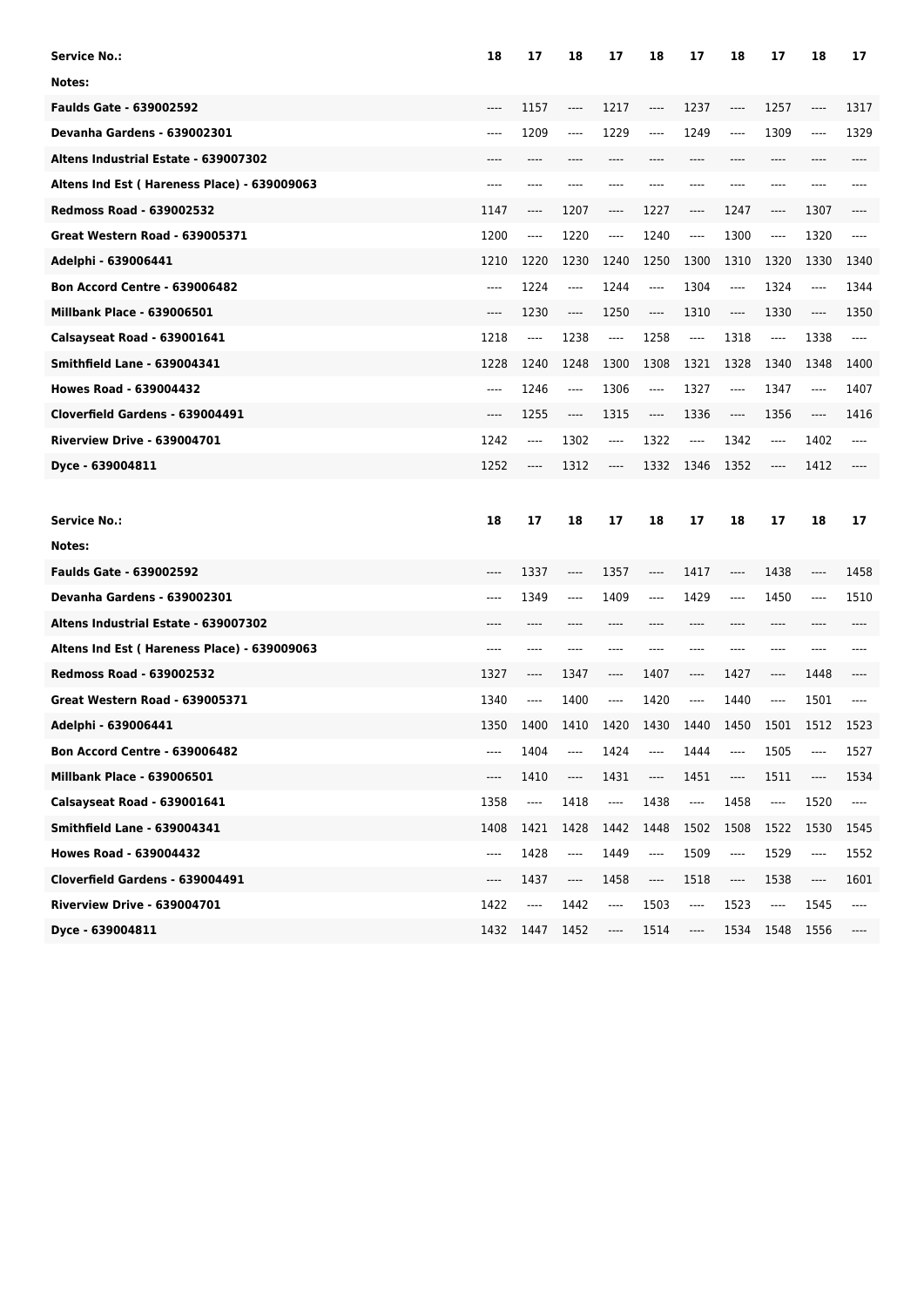| <b>Service No.:</b>                         | 18    | 17                            | 18                            | 17       | 18                       | 17                       | 18      | 18    | 17                            | 18   |
|---------------------------------------------|-------|-------------------------------|-------------------------------|----------|--------------------------|--------------------------|---------|-------|-------------------------------|------|
| Notes:                                      |       |                               |                               |          |                          |                          |         |       |                               |      |
| <b>Faulds Gate - 639002592</b>              | ----  | 1520                          | ----                          | 1540     | ----                     | 1600                     | ----    | ----  | 1620                          |      |
| <b>Devanha Gardens - 639002301</b>          | ----  | 1532                          | $\cdots$                      | 1552     | ----                     | 1612                     | $-----$ | ----  | 1632                          | ---- |
| Altens Industrial Estate - 639007302        | ----  | ----                          | ----                          | ----     | ----                     | ----                     | ----    | 1553  | ----                          |      |
| Altens Ind Est (Hareness Place) - 639009063 | ----  | ----                          |                               | ----     |                          | ----                     | 0751    | 1559  | $-----$                       | ---- |
| <b>Redmoss Road - 639002532</b>             | 1509  | ----                          | 1530                          | ----     | 1550                     | ----                     | 0759    | 1610  | $\hspace{1.5cm} \textbf{---}$ | 1630 |
| <b>Great Western Road - 639005371</b>       | 1523  | ----                          | 1544                          | $\cdots$ | 1604                     | ----                     | ----    | 1624  | ----                          | 1644 |
| Adelphi - 639006441                         | 1534  | 1545                          | 1555                          | 1605     | 1615                     | 1625                     | ----    | 1635  | 1645                          | 1655 |
| <b>Bon Accord Centre - 639006482</b>        | $---$ | 1549                          | $\cdots$                      | 1612     | ----                     | 1629                     | ----    | ----  | 1649                          | ---- |
| <b>Millbank Place - 639006501</b>           | ----  | 1556                          | ----                          | 1619     | ----                     | 1636                     | ----    | $---$ | 1656                          | ---- |
| Calsayseat Road - 639001641                 | 1542  | $\qquad \qquad - - -$         | 1603                          | ----     | 1623                     | $---$                    | ----    | 1643  | ----                          | 1703 |
| <b>Smithfield Lane - 639004341</b>          | 1552  | 1607                          | 1613                          | 1630     | 1633                     | 1647                     | ----    | 1653  | 1707                          | 1713 |
| <b>Howes Road - 639004432</b>               | $---$ | 1614                          | $\cdots$                      | 1637     | ----                     | 1654                     | ----    | ----  | 1714                          | ---- |
| Cloverfield Gardens - 639004491             | ----  | 1623                          | $\cdots$                      | 1646     | ----                     | 1703                     | ----    | ----  | 1723                          |      |
| <b>Riverview Drive - 639004701</b>          | 1607  | ----                          | 1628                          | ----     | 1648                     | ----                     | ----    | 1708  | $---$                         | 1728 |
| Dyce - 639004811                            | 1618  | ----                          | 1639                          | 1656     | 1659                     | ----                     | ----    | 1719  | ----                          | 1739 |
|                                             |       |                               |                               |          |                          |                          |         |       |                               |      |
|                                             |       |                               |                               |          |                          |                          |         |       |                               |      |
| <b>Service No.:</b>                         | 17    | 18                            | 17                            | 18       | 17                       | 18                       | 17      | 18    | 17                            | 18   |
| Notes:                                      |       |                               |                               |          |                          |                          |         |       |                               |      |
| <b>Faulds Gate - 639002592</b>              | 1640  | ----                          | 1700                          | ----     | 1720                     | ----                     | 1749    | ----  | 1821                          |      |
| <b>Devanha Gardens - 639002301</b>          | 1652  | $\hspace{1.5cm} \textbf{---}$ | 1712                          | ----     | 1732                     | $---$                    | 1801    | ----  | 1833                          |      |
| Altens Industrial Estate - 639007302        | ----  | 1633                          | ----                          | ----     | ----                     | 1717                     | $---$   | ----  | ----                          |      |
| Altens Ind Est (Hareness Place) - 639009063 | ----  | 1639                          | $---$                         | ----     | $---$                    | 1723                     | ----    | ----  | ----                          |      |
| <b>Redmoss Road - 639002532</b>             | ----  | 1650                          | $\hspace{1.5cm} \textbf{---}$ | 1710     | ----                     | 1734                     | ----    | 1807  | ----                          | 1837 |
| <b>Great Western Road - 639005371</b>       | ----  | 1704                          | $\cdots$                      | 1724     | ----                     | 1748                     | ----    | 1819  | ----                          | 1849 |
| Adelphi - 639006441                         | 1705  | 1715                          | 1725                          | 1735     | 1745                     | 1759                     | 1814    | 1829  | 1844                          | 1859 |
| <b>Bon Accord Centre - 639006482</b>        | 1712  |                               | 1729                          |          | 1749                     | ----                     | 1818    |       | 1848                          | ---- |
| Millbank Place - 639006501                  | 1719  | ----                          | 1736                          | ----     | 1756                     | ----                     | 1824    | ----  | 1853                          | ---- |
| Calsayseat Road - 639001641                 | ----  | 1723                          | $\overline{\phantom{a}}$      | 1743     | $\overline{\phantom{a}}$ | 1807                     | ----    | 1837  | $\overline{\phantom{a}}$      | 1907 |
| <b>Smithfield Lane - 639004341</b>          | 1730  | 1733                          | 1747                          | 1753     | 1807                     | 1817                     | 1834    | 1847  | 1903                          | 1917 |
| <b>Howes Road - 639004432</b>               | 1737  | ----                          | 1754                          | ----     | 1814                     | ----                     | 1840    | ----  | 1909                          | ---- |
| Cloverfield Gardens - 639004491             | 1746  | ----                          | 1803                          | ----     | 1823                     | $\overline{\phantom{a}}$ | 1849    | ----  | 1918                          | ---- |
| <b>Riverview Drive - 639004701</b>          | ----  | 1748                          | ----                          | 1808     | ----                     | 1832                     | ----    | 1902  | ----                          | 1930 |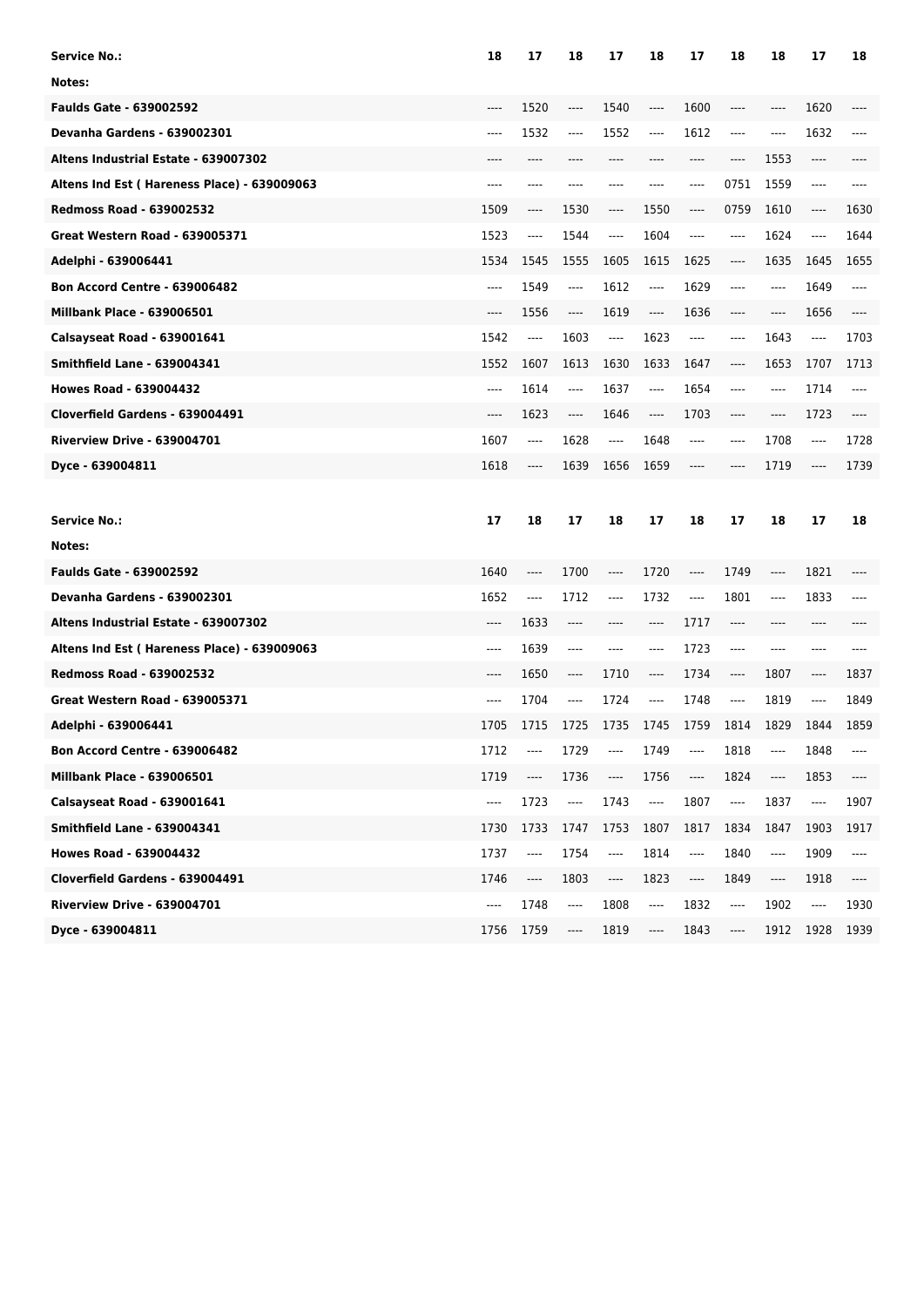| <b>Service No.:</b>                         | 17    | 18    | 172  | 172  | 172  | 172  | 172  | 172  | 172  | 172  |
|---------------------------------------------|-------|-------|------|------|------|------|------|------|------|------|
| Notes:                                      |       |       |      |      |      |      |      |      |      |      |
| <b>Faulds Gate - 639002592</b>              | 1851  | ----  | 1925 | 1940 | 2010 | 2040 | 2120 | 2200 | 2230 | 2300 |
| Devanha Gardens - 639002301                 | 1903  | ----  |      |      |      |      |      |      |      |      |
| Altens Industrial Estate - 639007302        | $---$ | ----  | ---- |      |      | ---- | ---- | ---- |      |      |
| Altens Ind Est (Hareness Place) - 639009063 |       |       |      |      |      |      |      |      |      |      |
| <b>Redmoss Road - 639002532</b>             | ----  | 1907  | ---- |      |      |      |      |      |      |      |
| <b>Great Western Road - 639005371</b>       | ----  | 1919  | 1935 | 1950 | 2020 | 2050 | 2130 | 2210 | 2240 | 2310 |
| Adelphi - 639006441                         | 1916  | 1929  | 1944 | 1959 | 2029 | 2059 | 2138 | 2218 | 2248 | 2318 |
| <b>Bon Accord Centre - 639006482</b>        | 1920  | ----  | 1947 | 2002 | 2032 | 2102 | 2141 | 2221 | 2251 | 2321 |
| <b>Millbank Place - 639006501</b>           | 1925  | $---$ | 1952 | 2007 | 2037 | 2107 | 2146 | 2226 | 2256 | 2326 |
| Calsayseat Road - 639001641                 | ----  | 1935  | ---- |      |      |      |      |      |      |      |
| <b>Smithfield Lane - 639004341</b>          | 1935  | 1945  | 1959 | 2014 | 2044 | 2114 | 2153 | 2233 | 2303 | 2333 |
| <b>Howes Road - 639004432</b>               | 1941  | ----  | 2004 | 2019 | 2049 | 2119 | 2158 | 2238 | 2308 | 2338 |
| Cloverfield Gardens - 639004491             | 1950  | ----  | 2012 | 2027 | 2057 | 2127 | 2206 | 2246 | 2316 | 2346 |
| <b>Riverview Drive - 639004701</b>          | ----  | 1958  | 2019 | 2034 | 2104 | 2134 | 2213 | 2253 | 2323 | 2353 |
| Dyce - 639004811                            | ----  | 2007  | 2027 | 2042 | 2112 | 2142 | 2221 | 2301 | 2331 | 0001 |
|                                             |       |       |      |      |      |      |      |      |      |      |

| <b>Service No.:</b>                         | 172   |
|---------------------------------------------|-------|
| Notes:                                      |       |
| <b>Faulds Gate - 639002592</b>              | 2335  |
| Devanha Gardens - 639002301                 | $---$ |
| Altens Industrial Estate - 639007302        | $---$ |
| Altens Ind Est (Hareness Place) - 639009063 | $---$ |
| <b>Redmoss Road - 639002532</b>             | $---$ |
| <b>Great Western Road - 639005371</b>       | 2345  |
| Adelphi - 639006441                         | 2353  |
| <b>Bon Accord Centre - 639006482</b>        | $---$ |
| <b>Millbank Place - 639006501</b>           | $---$ |
| Calsayseat Road - 639001641                 | $---$ |
| <b>Smithfield Lane - 639004341</b>          | $---$ |
| <b>Howes Road - 639004432</b>               | $---$ |
| Cloverfield Gardens - 639004491             | $---$ |
| <b>Riverview Drive - 639004701</b>          | ----  |
| Dyce - 639004811                            | $---$ |
|                                             |       |

## **17: Dyce - Faulds Gate (NORTHERN LIGHTS) Via NEWHILLS-CITYCENTRE-DUTHIE PARK 17A: Dyce - Faulds Gate (NORTHERN LIGHTS) Via NEWHILLS-CITY CENTRE-KINCORTH SHOPS 18: Dyce - Chaleston/Redmoss (NORTHERN LIGHTS) Via MUGIEMOSS-CITY CENTRE-KINCORTH 172: Dyce - Faulds Gate (NORTHERN LIGHTS) Via NEWHILLS-CITY CENTRE-KINCORTH SHOPS**

## **NORTHERN LIGHTS**

**Monday to Friday**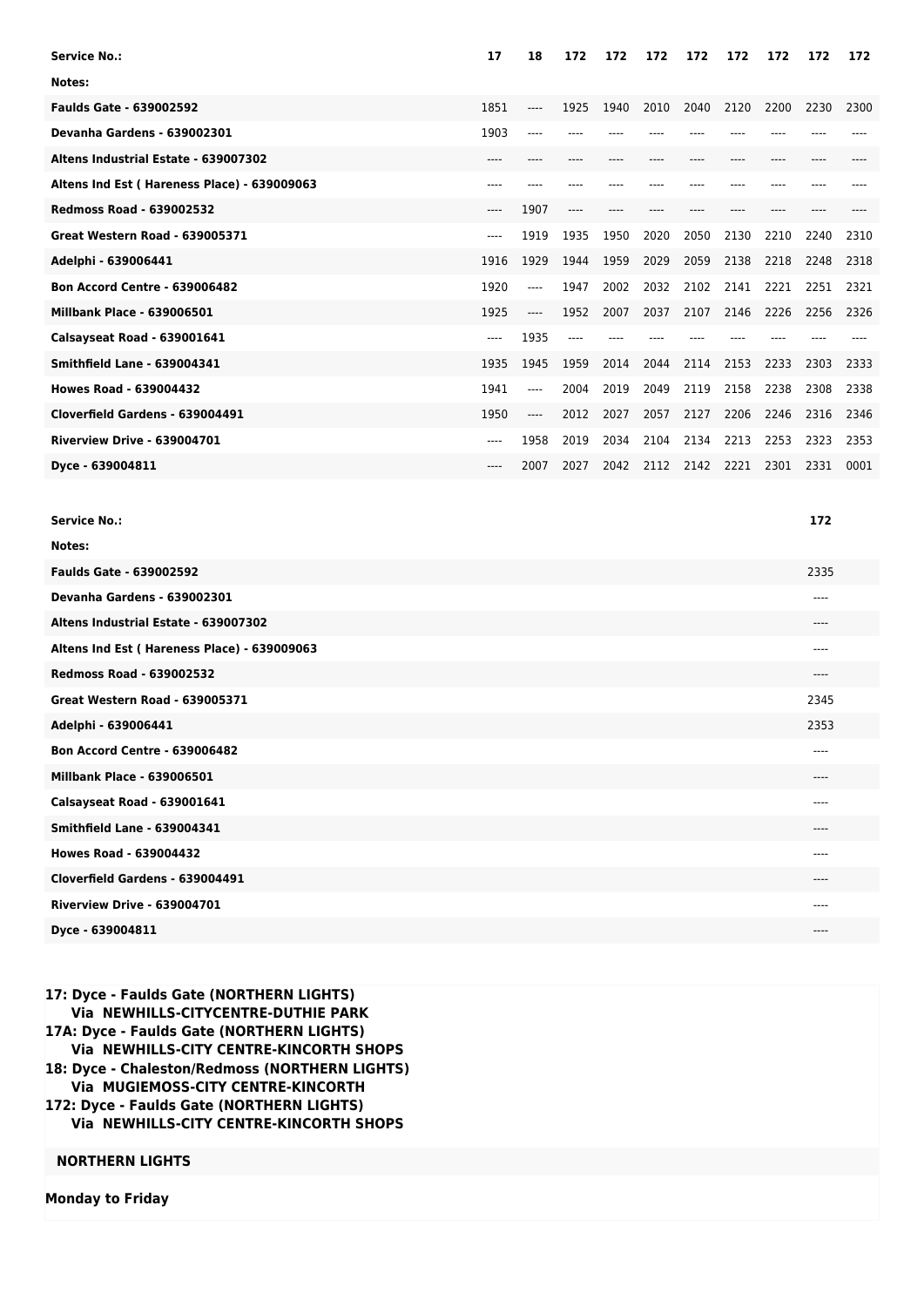| <b>Service No.:</b>                         | 17    | 17   | 17                            | 18       | 17   | 18       | 17   | 18      | 17    | 18    |
|---------------------------------------------|-------|------|-------------------------------|----------|------|----------|------|---------|-------|-------|
| Notes:                                      |       |      |                               |          |      |          |      |         |       |       |
| Dyce - 639004811                            | ----  |      | ----                          | 0550     | ---- | 0611     | 0618 | 0645    | ----  | 0703  |
| Riverview Drive - 639004702                 | ----  | ---- | ----                          | 0558     | ---- | 0619     | 0626 | 0653    | ----  | 0715  |
| <b>Newhills arr - 639004492</b>             | $---$ | ---- | ----                          | $---$    | ---- | $---$    | 0636 | $-----$ | ----  | ----  |
| <b>Newhills dep - 639004492</b>             | $---$ | 0509 | 0539                          | ----     | 0609 | ----     | 0637 | ----    | 0658  | ----  |
| <b>Howes Road - 639004431</b>               | $---$ | 0518 | 0548                          | ----     | 0618 | ----     | 0646 | ----    | 0709  | ----  |
| Mugiemoss Road - 639004352                  | $---$ | 0524 | 0554                          | 0608     | 0624 | 0629     | 0651 | 0703    | 0715  | 0727  |
| <b>Millbank Place - 639006502</b>           | $---$ | 0533 | 0603                          | ----     | 0633 | $\cdots$ | 0700 | ----    | 0726  | ----  |
| <b>Bon Accord Centre - 639006485</b>        | $---$ | 0538 | 0608                          | $---$    | 0638 | $---$    | 0705 | ----    | 0731  | $---$ |
| Powis Lane - 639001642                      | $---$ | ---- | $---$                         | 0616     | ---- | 0637     | ---- | 0712    | ----  | 0736  |
| Adelphi - 639006445                         | $---$ | ---- | $---$                         | 0622     | ---- | 0643     | ---- | 0719    | ----  | 0743  |
| <b>Nellfield Place - 639005362</b>          | $---$ | ---- | $---$                         | 0629     | ---- | 0650     | ---- | 0731    | ----  | 0753  |
| Cairnvale Crescent - 639002551              | $---$ | ---- | ----                          | $---$    | ---- | $---$    | ---- | ----    | ----  | ----  |
| Adelphi - 639006446                         | 0519  | 0542 | 0612                          | ----     | 0642 | $-----$  | 0709 | ----    | 0735  | ----  |
| Abbotswell School - 639002631               | 0533  | 0556 | 0626                          | ----     | 0656 | $---$    | 0724 | ----    | 0751  | $---$ |
| <b>Faulds Gate - 639002592</b>              | 0539  | 0602 | 0632                          | $\cdots$ | 0702 | ----     | 0730 | ----    | 0757  | ----  |
| <b>Redmoss Road - 639002531</b>             | $---$ | ---- | ----                          | 0639     | ---- | 0702     | ---- | 0743    | ----  | 0805  |
| Altens Ind Est (Hareness Place) - 639009063 | ----  |      | ----                          | 0644     | ---- | ----     | ---- | 0749    | $---$ | ----  |
|                                             |       |      |                               |          |      |          |      |         |       |       |
|                                             |       |      |                               |          |      |          |      |         |       |       |
| <b>Service No.:</b>                         | 17    | 17   | 18                            | 18       | 17   | 17       | 18   | 18      | 17    | 17    |
| Notes:                                      |       |      |                               |          |      |          |      |         |       |       |
| Dyce - 639004811                            | ----  | 0704 | ----                          | 0733     | ---- | 0744     | 0753 | 0813    | ----  | 0824  |
| Riverview Drive - 639004702                 | ----  | 0717 | ----                          | 0745     | ---- | 0757     | 0805 | 0825    | ----  | 0837  |
| <b>Newhills arr - 639004492</b>             | ----  | 0728 | ----                          |          | ---- | 0808     | ---- | ----    |       | 0848  |
| <b>Newhills dep - 639004492</b>             | 0719  | 0729 | ----                          | ----     | 0749 | 0809     | ---- | ----    | 0829  | 0849  |
| <b>Howes Road - 639004431</b>               | 0730  | 0740 | ----                          | ----     | 0800 | 0820     | ---- | ----    | 0840  | 0900  |
| Mugiemoss Road - 639004352                  | 0737  | 0747 |                               | 0757     | 0807 | 0827     | 0817 | 0837    | 0847  | 0907  |
| <b>Millbank Place - 639006502</b>           | 0749  | 0759 | ----                          | ----     | 0819 | 0839     | ---- | ----    | 0859  | 0918  |
| <b>Bon Accord Centre - 639006485</b>        | 0755  | 0805 | ----                          | ----     | 0826 | 0846     | ---- | ----    | 0906  | 0924  |
| Powis Lane - 639001642                      | ----  | ---- | $\hspace{1.5cm} \textbf{---}$ | 0806     | ---- | ----     | 0826 | 0846    | ----  | ----  |
| Adelphi - 639006445                         | ----  | ---- | 0802                          | 0813     | ---- | ----     | 0833 | 0853    | ----  | ----  |
| <b>Nellfield Place - 639005362</b>          | ----  | ---- | 0815                          | 0823     | ---- | ----     | 0843 | 0903    | ----  | ----  |
| Cairnvale Crescent - 639002551              | ----  | ---- | ----                          | ----     |      |          | ---- | ----    | ----  |       |
| Adelphi - 639006446                         | 0800  | 0810 | ----                          | ----     | 0831 | 0851     | ---- | ----    | 0911  | 0929  |
| Abbotswell School - 639002631               | ----  | 0826 | $\hspace{1.5cm} \textbf{---}$ | ----     | 0847 | 0907     | ---- | ----    | 0927  | 0947  |
| Faulds Gate - 639002592                     | ----  | 0832 | $\hspace{1.5cm} \textbf{---}$ | ----     | 0853 | 0913     | ---- | ----    | 0933  | 0953  |
| Redmoss Road - 639002531                    | ----  | ---- | 0827                          | 0835     | ---- | ----     | 0855 | 0915    | ----  |       |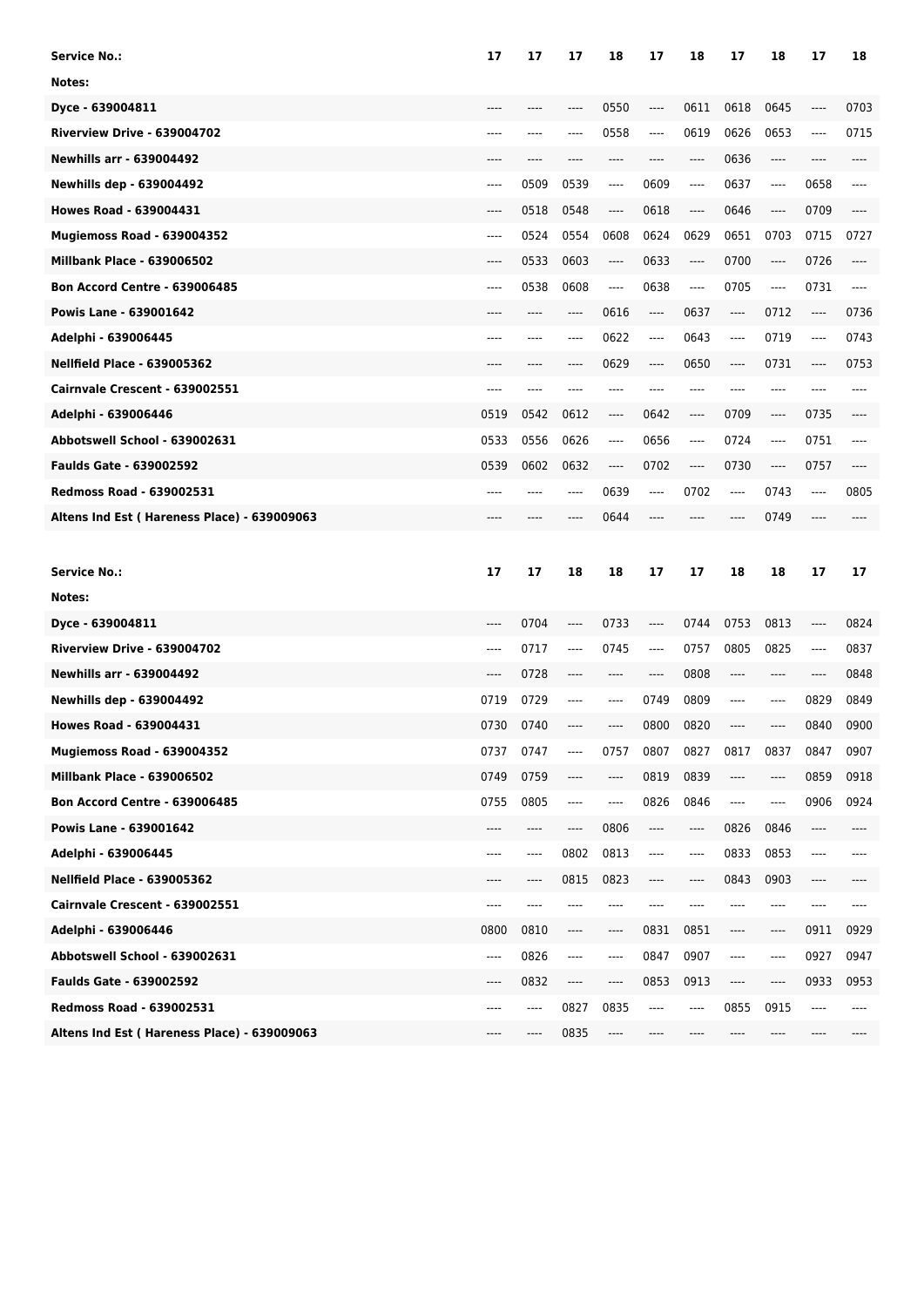| Service No.:                                | 18   | 18    | 17                            | 18    | 17                       | 17                            | 18   | 18                            | 17                            | 18   |
|---------------------------------------------|------|-------|-------------------------------|-------|--------------------------|-------------------------------|------|-------------------------------|-------------------------------|------|
| Notes:                                      |      |       |                               |       |                          |                               |      |                               |                               |      |
| Dyce - 639004811                            | 0833 | 0853  | ----                          | 0913  | ----                     | 0926                          | 0933 | 0953                          | ----                          | 1013 |
| Riverview Drive - 639004702                 | 0845 | 0905  | $\hspace{1.5cm} \textbf{---}$ | 0925  | ----                     | 0937                          | 0945 | 1005                          | $\cdots$                      | 1025 |
| <b>Newhills arr - 639004492</b>             | ---- | ----  | $---$                         | ----  | ----                     | 0948                          | ---- | ----                          | ----                          | ---- |
| <b>Newhills dep - 639004492</b>             | ---- | ----  | 0909                          | ----  | 0929                     | 0949                          | ---- | ----                          | 1009                          | ---- |
| <b>Howes Road - 639004431</b>               |      | ----  | 0920                          | ----  | 0940                     | 1000                          | ---- | ----                          | 1020                          |      |
| Mugiemoss Road - 639004352                  | 0857 | 0917  | 0927                          | 0937  | 0947                     | 1007                          | 0957 | 1017                          | 1027                          | 1037 |
| <b>Millbank Place - 639006502</b>           | ---- | ----  | 0938                          | ----  | 0958                     | 1018                          | ---- | ----                          | 1038                          | ---- |
| <b>Bon Accord Centre - 639006485</b>        | ---- | ----  | 0944                          | ----  | 1004                     | 1024                          | ---- | ----                          | 1044                          | ---- |
| <b>Powis Lane - 639001642</b>               | 0906 | 0927  | $\hspace{1.5cm} \textbf{---}$ | 0947  | ----                     | $-----$                       | 1007 | 1028                          | $---$                         | 1048 |
| Adelphi - 639006445                         | 0913 | 0934  | $\hspace{1.5cm} \textbf{---}$ | 0954  | ----                     | $---$                         | 1015 | 1036                          | $---$                         | 1056 |
| <b>Nellfield Place - 639005362</b>          | 0923 | 0944  | ----                          | 1004  | ----                     | $\hspace{1.5cm} \textbf{---}$ | 1026 | 1049                          | ----                          | 1109 |
| Cairnvale Crescent - 639002551              | ---- | ----  | ----                          | ----  | ----                     | ----                          | ---- | ----                          | ----                          |      |
| Adelphi - 639006446                         |      | ----  | 0949                          | ----  | 1009                     | 1029                          | ---- | ----                          | 1049                          |      |
| Abbotswell School - 639002631               | ---- | ----  | 1005                          | $---$ | 1025                     | 1047                          | ---- | ----                          | 1105                          | ---- |
| <b>Faulds Gate - 639002592</b>              | ---- | ----  | 1011                          | ----  | 1031                     | 1053                          | ---- | ----                          | 1111                          | ---- |
| <b>Redmoss Road - 639002531</b>             | 0934 | 0955  | $---$                         | 1015  | ----                     | ----                          | 1041 | 1101                          | ----                          | 1121 |
| Altens Ind Est (Hareness Place) - 639009063 |      |       |                               |       |                          |                               |      |                               |                               |      |
|                                             |      |       |                               |       |                          |                               |      |                               |                               |      |
|                                             |      |       |                               |       |                          |                               |      |                               |                               |      |
| <b>Service No.:</b>                         | 17   | 17    | 18                            | 18    | 17                       | 18                            | 17   | 17                            | 18                            | 18   |
| Notes:                                      |      |       |                               |       |                          |                               |      |                               |                               |      |
| Dyce - 639004811                            | ---- | 1026  | 1033                          | 1053  | $-----$                  | 1113                          | ---- | 1126                          | 1133                          | 1153 |
| Riverview Drive - 639004702                 | ---- | 1037  | 1045                          | 1105  | $---$                    | 1125                          | ---- | 1137                          | 1145                          | 1205 |
| <b>Newhills arr - 639004492</b>             | ---- | 1048  | $---$                         | ----  |                          | ----                          | ---- | 1148                          | ----                          |      |
| <b>Newhills dep - 639004492</b>             | 1029 | 1049  | $-----$                       | ----  | 1109                     | $\cdots$                      | 1129 | 1149                          | ----                          |      |
| <b>Howes Road - 639004431</b>               | 1040 | 1100  | ----                          | ----  | 1120                     | $\hspace{1.5cm} \textbf{---}$ | 1140 | 1200                          | ----                          |      |
| Mugiemoss Road - 639004352                  | 1047 | 1107  | 1057                          | 1117  | 1127                     | 1137                          | 1147 | 1207                          | 1157                          | 1217 |
| <b>Millbank Place - 639006502</b>           | 1058 | 1118  | $\hspace{1.5cm} \textbf{---}$ | ----  | 1138                     | ----                          | 1158 | 1218                          | ----                          |      |
| <b>Bon Accord Centre - 639006485</b>        | 1104 | 1124  | ----                          | ----  | 1144                     | $\overline{\phantom{a}}$      | 1204 | 1224                          | ----                          | ---- |
| Powis Lane - 639001642                      | ---- | ----  | 1108                          | 1128  | ----                     | 1148                          | ---- | ----                          | 1208                          | 1229 |
| Adelphi - 639006445                         | ---- | $---$ | 1116                          | 1136  | $\overline{\phantom{a}}$ | 1156                          | ---- | ----                          | 1216                          | 1237 |
| <b>Nellfield Place - 639005362</b>          | ---- | ----  | 1129                          | 1149  | $\cdots$                 | 1209                          | ---- | ----                          | 1229                          | 1250 |
| Cairnvale Crescent - 639002551              | ---- | ----  | ----                          | ----  |                          | $\hspace{1.5cm} \textbf{---}$ | ---- | ----                          |                               |      |
| Adelphi - 639006446                         | 1109 | 1129  | $\hspace{1.5cm} \textbf{---}$ | ----  | 1149                     | ----                          | 1209 | 1229                          | ----                          |      |
| Abbotswell School - 639002631               | 1125 | 1147  | ----                          | ----  | 1205                     | $\overline{\phantom{a}}$      | 1225 | 1247                          | ----                          | ---- |
| <b>Faulds Gate - 639002592</b>              | 1131 | 1153  | ----                          | ----  | 1211                     | ----                          | 1231 | 1253                          | $\hspace{1.5cm} \textbf{---}$ |      |
| Redmoss Road - 639002531                    | ---- | ----  | 1141                          | 1201  | ----                     | 1221                          | ---- | $\hspace{1.5cm} \textbf{---}$ | 1241                          | 1302 |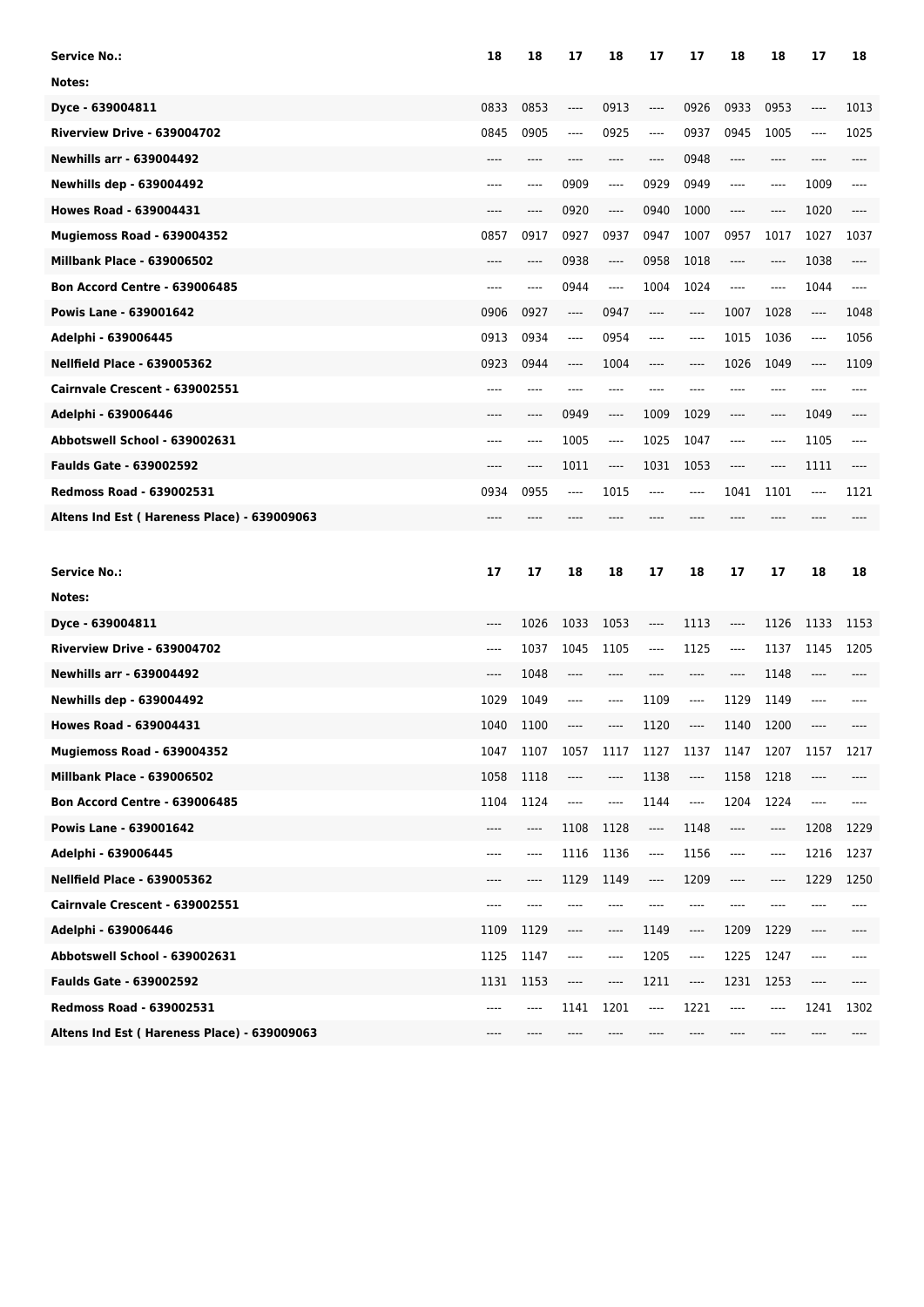| Service No.:                                | 17   | 18   | 17                            | 17   | 18                            | 18                                           | 17                            | 18                            | 17                            | 17                            |
|---------------------------------------------|------|------|-------------------------------|------|-------------------------------|----------------------------------------------|-------------------------------|-------------------------------|-------------------------------|-------------------------------|
| Notes:                                      |      |      |                               |      |                               |                                              |                               |                               |                               |                               |
| Dyce - 639004811                            | ---- | 1213 | ----                          | 1226 | 1233                          | 1253                                         | ----                          | 1313                          | ----                          | 1326                          |
| Riverview Drive - 639004702                 | ---- | 1225 | ----                          | 1237 | 1245                          | 1305                                         | ----                          | 1325                          | $\cdots$                      | 1337                          |
| <b>Newhills arr - 639004492</b>             | ---- | ---- | $-----$                       | 1248 | ----                          | ----                                         | ----                          | ----                          | ----                          | 1348                          |
| <b>Newhills dep - 639004492</b>             | 1209 | ---- | 1229                          | 1249 | ----                          | $\cdots$                                     | 1309                          | ----                          | 1329                          | 1349                          |
| <b>Howes Road - 639004431</b>               | 1220 | ---- | 1240                          | 1300 | ----                          | $-----$                                      | 1320                          | ----                          | 1340                          | 1400                          |
| Mugiemoss Road - 639004352                  | 1227 | 1237 | 1247                          | 1307 | 1257                          | 1317                                         | 1327                          | 1337                          | 1347                          | 1407                          |
| <b>Millbank Place - 639006502</b>           | 1238 | ---- | 1258                          | 1318 | ----                          | $\hspace{1.5cm} \textbf{---} \hspace{1.5cm}$ | 1338                          | ----                          | 1358                          | 1418                          |
| <b>Bon Accord Centre - 639006485</b>        | 1244 | ---- | 1304                          | 1324 | ----                          | $\cdots$                                     | 1344                          | $\hspace{1.5cm} \textbf{---}$ | 1404                          | 1424                          |
| Powis Lane - 639001642                      | ---- | 1249 | $-----$                       | ---- | 1309                          | 1329                                         | $\hspace{1.5cm} \textbf{---}$ | 1349                          | ----                          |                               |
| Adelphi - 639006445                         | ---- | 1257 | $-----$                       | ---- | 1317                          | 1337                                         | ----                          | 1357                          | $-- -$                        |                               |
| <b>Nellfield Place - 639005362</b>          | ---- | 1310 | $\hspace{1.5cm} \textbf{---}$ | ---- | 1330                          | 1350                                         | $\hspace{1.5cm} \textbf{---}$ | 1410                          | $\hspace{1.5cm} \textbf{---}$ |                               |
| Cairnvale Crescent - 639002551              | ---- | ---- | ----                          | ---- |                               | ----                                         | ----                          | ----                          | ----                          |                               |
| Adelphi - 639006446                         | 1249 | ---- | 1309                          | 1329 |                               | $-----$                                      | 1349                          | ----                          | 1409                          | 1429                          |
| Abbotswell School - 639002631               | 1305 | ---- | 1325                          | 1347 | ----                          | $-----$                                      | 1405                          | ----                          | 1425                          | 1447                          |
| <b>Faulds Gate - 639002592</b>              | 1311 | ---- | 1331                          | 1353 | ----                          | $\hspace{1.5cm} \textbf{---}$                | 1411                          | ----                          | 1431                          | 1453                          |
| <b>Redmoss Road - 639002531</b>             | ---- | 1322 | $---$                         | ---- | 1342                          | 1402                                         | ----                          | 1422                          |                               |                               |
| Altens Ind Est (Hareness Place) - 639009063 |      |      |                               |      |                               |                                              |                               |                               |                               |                               |
|                                             |      |      |                               |      |                               |                                              |                               |                               |                               |                               |
|                                             |      |      |                               |      |                               |                                              |                               |                               |                               |                               |
| <b>Service No.:</b>                         | 18   | 18   | 17                            | 18   | 17                            | 17                                           | 18                            | 18                            | 17                            | 18                            |
| Notes:                                      |      |      |                               |      |                               |                                              |                               |                               |                               |                               |
| Dyce - 639004811                            | 1333 | 1353 | ----                          | 1413 | $\hspace{1.5cm} \textbf{---}$ | 1426                                         | 1433                          | 1453                          | $\hspace{1.5cm} \textbf{---}$ | 1517                          |
| Riverview Drive - 639004702                 | 1345 | 1405 | $---$                         | 1425 | $---$                         | 1437                                         | 1445                          | 1505                          | $---$                         | 1529                          |
| <b>Newhills arr - 639004492</b>             | ---- | ---- |                               | ---- | $---$                         | 1448                                         | $---$                         | ----                          |                               |                               |
| <b>Newhills dep - 639004492</b>             | ---- | ---- | 1409                          | ---- | 1429                          | 1449                                         | ----                          | $---$                         | 1511                          | ----                          |
| <b>Howes Road - 639004431</b>               | ---- | ---- | 1420                          | ---- | 1440                          | 1500                                         | $---$                         | ----                          | 1522                          |                               |
| Mugiemoss Road - 639004352                  | 1357 | 1417 | 1427                          | 1437 | 1447                          | 1507                                         | 1457                          | 1517                          | 1529                          | 1541                          |
| <b>Millbank Place - 639006502</b>           | ---- | ---- | 1438                          | ---- | 1458                          | 1519                                         | ----                          | ----                          | 1541                          | ----                          |
| <b>Bon Accord Centre - 639006485</b>        | ---- | ---- | 1444                          | ---- | 1504                          | 1526                                         | ----                          | ----                          | 1548                          | $\hspace{1.5cm} \textbf{---}$ |
| Powis Lane - 639001642                      | 1409 | 1429 | ----                          | 1449 | ----                          | ----                                         | 1509                          | 1529                          | ----                          | 1553                          |
| Adelphi - 639006445                         | 1417 | 1437 | ----                          | 1457 | ----                          | ----                                         | 1517                          | 1537                          | ----                          | 1601                          |
| <b>Nellfield Place - 639005362</b>          | 1430 | 1450 | $\cdots$                      | 1510 | ----                          | ----                                         | 1530                          | 1550                          | $---$                         | 1614                          |
| Cairnvale Crescent - 639002551              | ---- | ---- | ----                          | ---- | ----                          | $---$                                        | ----                          | ----                          | ----                          | ----                          |
| Adelphi - 639006446                         | ---- | ---- | 1449                          | ---- | 1509                          | 1531                                         | ----                          | $\hspace{1.5cm} \textbf{---}$ | 1553                          | ----                          |
| Abbotswell School - 639002631               | ---- | ---- | 1505                          | ---- | 1525                          | 1549                                         | ----                          | $\hspace{1.5cm} \textbf{---}$ | 1609                          | ----                          |
| <b>Faulds Gate - 639002592</b>              | ---- | ---- | 1512                          | ---- | 1532                          | 1556                                         | ----                          | ----                          | 1616                          | ----                          |
| Redmoss Road - 639002531                    | 1442 | 1502 | ----                          | 1522 | $---$                         | ----                                         | 1542                          | 1602                          | ----                          | 1626                          |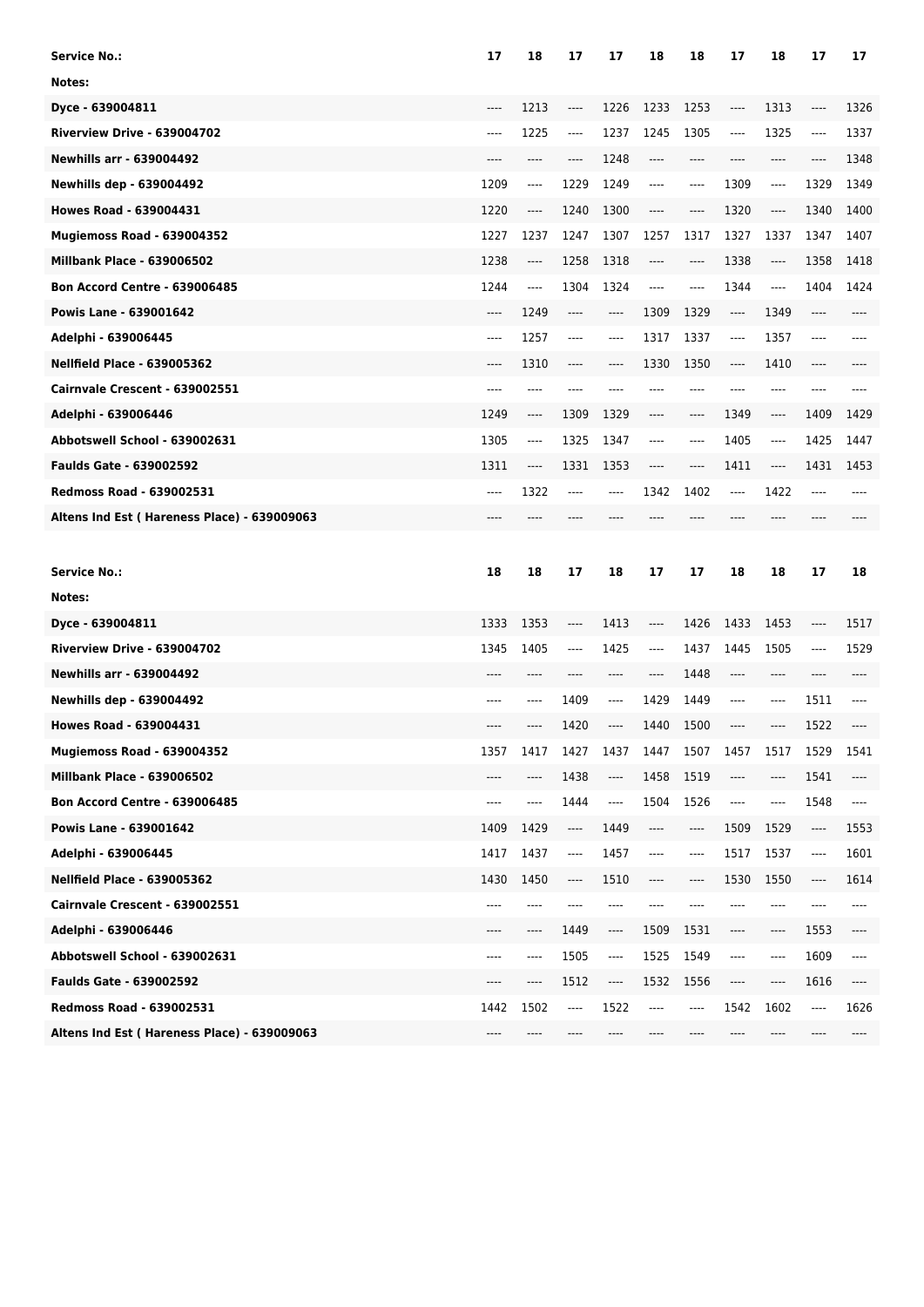| Service No.:                                | 17   | 17   | 18                            | 18   | 17                            | 18                            | 17      | 17                            | 18                            | 18   |
|---------------------------------------------|------|------|-------------------------------|------|-------------------------------|-------------------------------|---------|-------------------------------|-------------------------------|------|
| Notes:                                      |      |      |                               |      |                               |                               |         |                               |                               |      |
| Dyce - 639004811                            | ---- | 1533 | 1541                          | 1601 | ----                          | 1621                          | ----    | 1633                          | 1641                          | 1701 |
| Riverview Drive - 639004702                 | ---- | 1545 | 1553                          | 1613 | ----                          | 1633                          | ----    | 1645                          | 1653                          | 1713 |
| <b>Newhills arr - 639004492</b>             | ---- | 1556 | $-----$                       | ---- | ----                          | ----                          | $-----$ | 1656                          | ----                          |      |
| <b>Newhills dep - 639004492</b>             | 1535 | 1557 | $-----$                       | ---- | 1617                          | $-----$                       | 1637    | 1657                          | $---$                         |      |
| <b>Howes Road - 639004431</b>               | 1546 | 1608 | $\cdots$                      | ---- | 1628                          | ----                          | 1648    | 1708                          | ----                          |      |
| Mugiemoss Road - 639004352                  | 1553 | 1615 | 1605                          | 1625 | 1635                          | 1645                          | 1655    | 1715                          | 1705                          | 1725 |
| <b>Millbank Place - 639006502</b>           | 1605 | 1627 | $\hspace{1.5cm} \textbf{---}$ | ---- | 1647                          | $---$                         | 1707    | 1727                          | $\hspace{1.5cm} \textbf{---}$ |      |
| <b>Bon Accord Centre - 639006485</b>        | 1612 | 1634 | $-----$                       | ---- | 1654                          | $-----$                       | 1714    | 1733                          | ----                          |      |
| Powis Lane - 639001642                      |      | ---- | 1617                          | 1637 | $\hspace{1.5cm} \textbf{---}$ | 1657                          | $-----$ | ----                          | 1717                          | 1737 |
| Adelphi - 639006445                         | ---- | ---- | 1625                          | 1645 | $-----$                       | 1705                          | $-----$ | ----                          | 1725                          | 1745 |
| <b>Nellfield Place - 639005362</b>          | ---- | ---- | 1638                          | 1658 | ----                          | 1718                          | $---$   | ----                          | 1738                          | 1758 |
| Cairnvale Crescent - 639002551              | ---- | ---- |                               | ---- | ----                          | $---$                         | ----    | ----                          |                               |      |
| Adelphi - 639006446                         | 1617 | 1639 | $-----$                       | ---- | 1659                          | $---$                         | 1719    | 1738                          |                               |      |
| Abbotswell School - 639002631               | 1633 | 1656 | $-----$                       | ---- | 1715                          | $-----$                       | 1735    | 1754                          | ----                          |      |
| <b>Faulds Gate - 639002592</b>              | 1640 | 1703 | $\cdots$                      | ---- | 1722                          | $---$                         | 1742    | 1801                          | $\hspace{1.5cm} \textbf{---}$ |      |
| <b>Redmoss Road - 639002531</b>             | ---- |      | 1650                          | 1710 | $-----$                       | 1730                          | $---$   | ----                          | 1750                          | 1810 |
| Altens Ind Est (Hareness Place) - 639009063 |      |      |                               |      |                               |                               |         |                               |                               |      |
|                                             |      |      |                               |      |                               |                               |         |                               |                               |      |
|                                             |      |      |                               |      |                               |                               |         |                               |                               |      |
| <b>Service No.:</b>                         | 17   | 17   | 18                            | 18   | 17                            | 17                            | 18      | 172                           | 172                           | 172  |
| Notes:                                      |      |      |                               |      |                               |                               |         |                               |                               |      |
| Dyce - 639004811                            | ---- | 1718 | 1724                          | 1752 | $\hspace{1.5cm} \textbf{---}$ | 1822                          | 1824    | 1900                          | 1930                          | 2010 |
| Riverview Drive - 639004702                 | ---- | 1730 | 1736                          | 1804 | $\hspace{1.5cm} \textbf{---}$ | 1832                          | 1834    | 1908                          | 1938                          | 2018 |
| <b>Newhills arr - 639004492</b>             | ---- | 1741 | $---$                         | ---- | $---$                         | 1841                          | $---$   | ----                          | $---$                         |      |
| <b>Newhills dep - 639004492</b>             | 1718 | 1742 | $---$                         | ---- | 1812                          | 1842                          | $---$   | 1916                          | 1946                          | 2026 |
| <b>Howes Road - 639004431</b>               | 1729 | 1753 | $---$                         | ---- | 1823                          | 1853                          | $-----$ | 1925                          | 1955                          | 2035 |
| Mugiemoss Road - 639004352                  | 1736 | 1800 | 1748                          | 1815 | 1830                          | 1900                          | 1845    | 1930                          | 2000                          | 2040 |
| <b>Millbank Place - 639006502</b>           | 1748 | 1813 | ----                          | ---- | 1842                          | 1911                          | ----    | 1939                          | 2009                          | 2049 |
| <b>Bon Accord Centre - 639006485</b>        | 1755 | 1819 | ----                          | ---- | 1848                          | 1916                          | ----    | 1944                          | 2014                          | 2054 |
| Powis Lane - 639001642                      | ---- | ---- | 1800                          | 1826 | $\hspace{1.5cm} \textbf{---}$ | ----                          | 1855    | $\hspace{1.5cm} \textbf{---}$ | $\cdots$                      | ---- |
| Adelphi - 639006445                         | ---- | ---- | 1808                          | 1834 | ----                          | $\hspace{1.5cm} \textbf{---}$ | 1903    | 1949                          | 2019                          | 2059 |
| <b>Nellfield Place - 639005362</b>          | ---- | ---- | 1819                          | 1843 | ----                          | $\cdots$                      | 1910    | 1956                          | 2026                          | 2106 |
| Cairnvale Crescent - 639002551              | ---- | ---- | ----                          | ---- | ----                          | $---$                         | ----    | ----                          |                               |      |
| Adelphi - 639006446                         | 1800 | 1824 | $\hspace{1.5cm} \textbf{---}$ | ---- | 1853                          | 1920                          | ----    | ----                          | $---$                         |      |
| Abbotswell School - 639002631               | 1814 | 1840 | ----                          | ---- | 1907                          | 1936                          | ----    | $---$                         | $---$                         | ---- |
| <b>Faulds Gate - 639002592</b>              | 1821 | 1847 | ----                          | ---- | 1914                          | 1943                          | ----    | 2006                          | 2036                          | 2116 |
| Redmoss Road - 639002531                    | ---- | ---- | 1830                          | 1853 | $---$                         | ----                          | 1920    | $---$                         |                               |      |